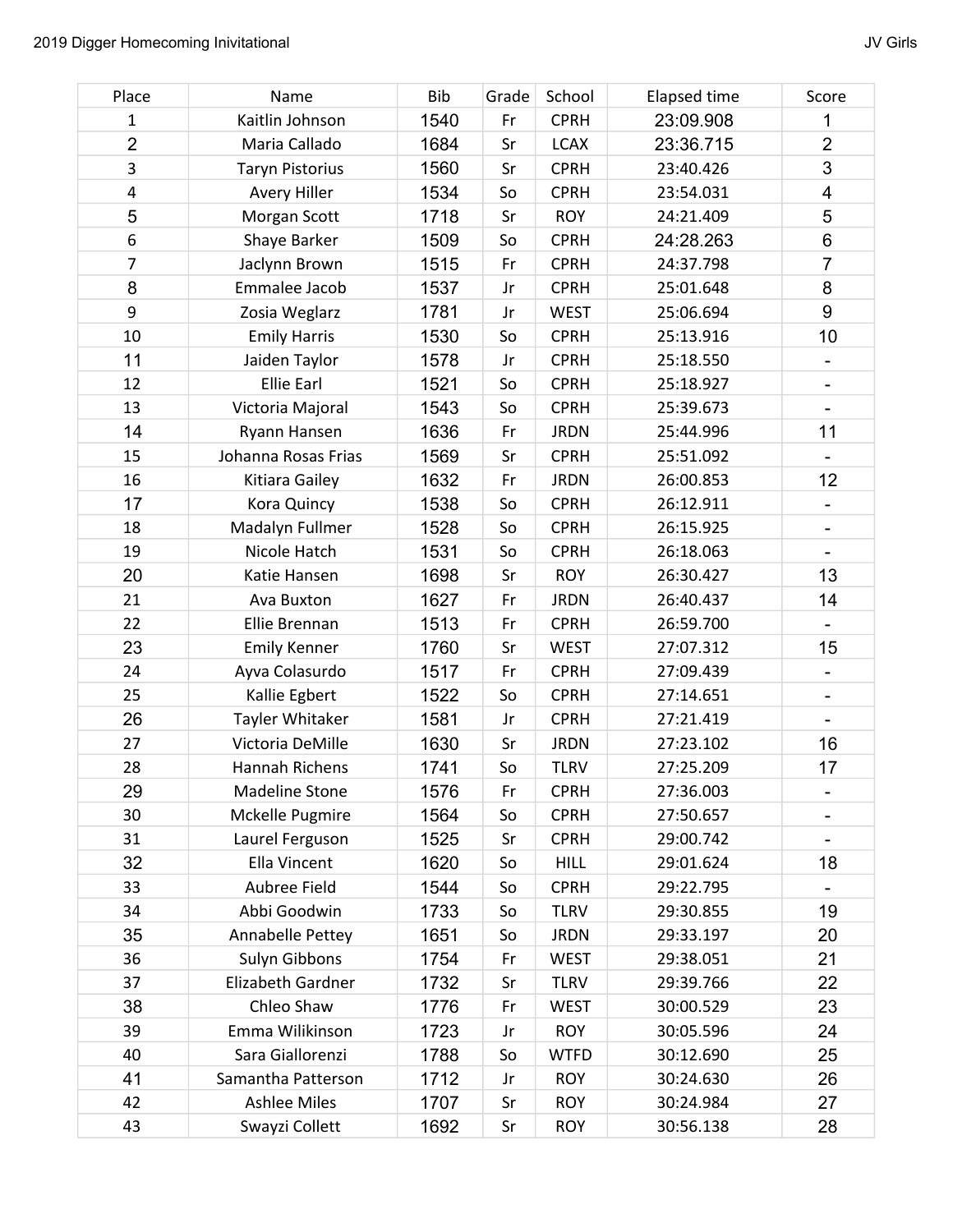| Place | Name          | Bib  | Grade | School     | Elapsed time | Score |
|-------|---------------|------|-------|------------|--------------|-------|
| 44    | Jaide Poulsen | 1715 | Sr    | <b>ROY</b> | 31:19.839    | 29    |
| 45    | Makayla Gates | 1633 | Jr    | JRDN       | 31:39.987    | 30    |
| 46    | Mia Kinzinger | 1761 | Fr    | WEST       | 32:06.836    | 31    |
| 47    | Anika Rao     | 1769 | Fr    | WEST       | 35:54.956    | 32    |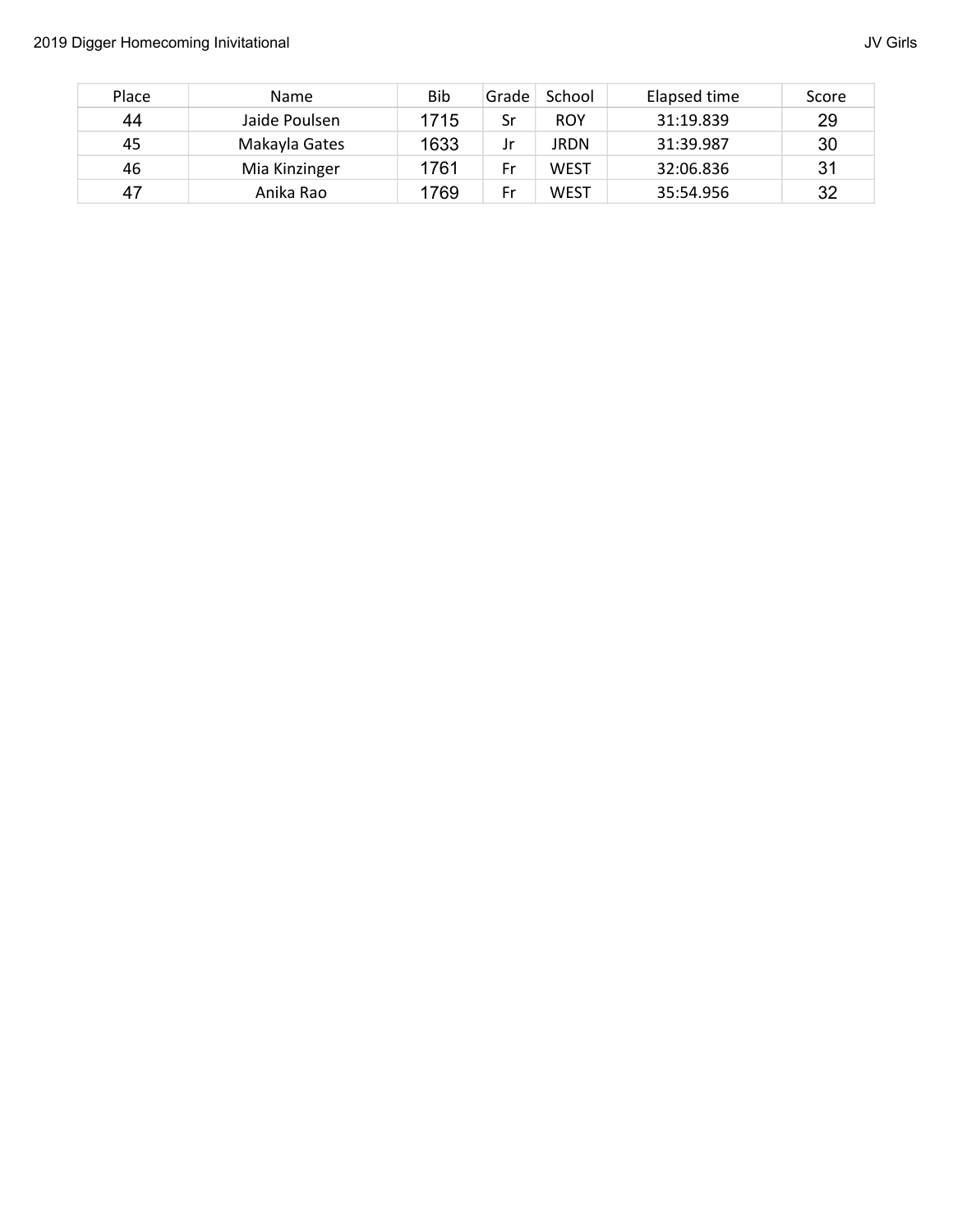| School                   | Score     |                | 2  | 3  | 4                        | 5  | 6                        | 7                        |
|--------------------------|-----------|----------------|----|----|--------------------------|----|--------------------------|--------------------------|
| <b>Copper Hills</b>      | 21        |                | 3  | 4  | 6                        | 7  | 8                        | 10                       |
| Jordan                   | 73        | 11             | 12 | 14 | 6                        | 20 | 30                       | -                        |
| Roy                      | 95        | 5              | 13 | 24 | 26                       | 27 | 28                       | 29                       |
| West                     | 99        | 9              | 5  | 21 | 23                       | 31 | 32                       | $\overline{\phantom{0}}$ |
| <b>Hillcrest</b>         | <b>NS</b> | 18             | -  | -  | $\overline{\phantom{0}}$ | -  | $\overline{\phantom{0}}$ |                          |
| Layton Christian Academy | <b>NS</b> | $\overline{2}$ | -  |    |                          |    |                          |                          |
| Taylorsville             | <b>NS</b> | 17             | 9  | 22 | $\overline{\phantom{0}}$ |    |                          |                          |
| Waterford                | <b>NS</b> | 25             |    |    |                          |    |                          |                          |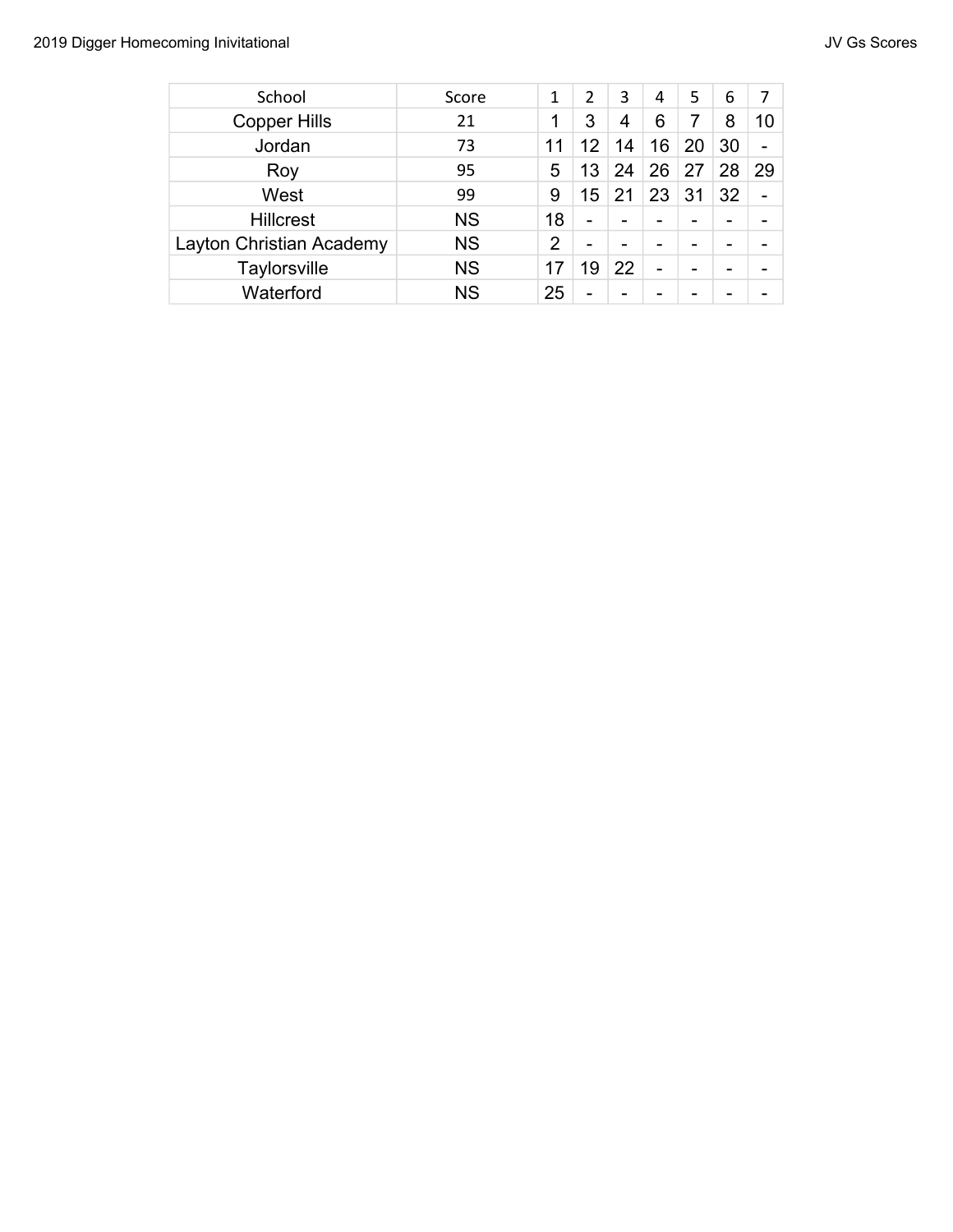| Place          | Name                    | <b>Bib</b> | Grade | School      | <b>Elapsed time</b> | Score                        |
|----------------|-------------------------|------------|-------|-------------|---------------------|------------------------------|
| $\mathbf 1$    | Magnus Tveit            | 1779       | Jr    | <b>WEST</b> | 18:04.490           | 1                            |
| $\overline{2}$ | Kaden Negrete           | 1554       | So    | <b>CPRH</b> | 18:08.940           | $\overline{2}$               |
| 3              | <b>Carson Maylett</b>   | 1549       | Sr    | <b>CPRH</b> | 18:43.945           | 3                            |
| 4              | Jace Danielson          | 1519       | Jr    | <b>CPRH</b> | 18:51.464           | $\overline{\mathbf{4}}$      |
| 5              | Logan Bailey            | 1691       | Jr    | <b>ROY</b>  | 18:52.632           | 5                            |
| 6              | Robert Peterson         | 1767       | So    | <b>WEST</b> | 18:54.043           | 6                            |
| 7              | <b>Connor Stone</b>     | 1575       | Sr    | <b>CPRH</b> | 19:00.745           | $\overline{7}$               |
| 8              | <b>Ethan Nebeker</b>    | 1553       | So    | <b>CPRH</b> | 19:10.370           | 8                            |
| 9              | Mario Franco            | 1685       | Sr    | <b>LCAX</b> | 19:11.179           | $\boldsymbol{9}$             |
| 10             | Cole Newman             | 1647       | Sr    | <b>JRDN</b> | 19:11.557           | 10                           |
| 11             | <b>Merrick Watts</b>    | 1580       | Sr    | <b>CPRH</b> | 19:12.843           | 11                           |
| 12             | Nathan Hilbig           | 1533       | Jr    | <b>CPRH</b> | 19:22.477           | 12                           |
| 13             | Roman Schlichter        | 1792       | So    | <b>WTFD</b> | 19:24.087           | 13                           |
| 14             | Lucas Humphries         | 1536       | Jr    | <b>CPRH</b> | 19:27.141           |                              |
| 15             | Andrew Dunstan          | 1751       | So    | <b>WEST</b> | 19:32.772           | 14                           |
| 16             | Keegan Allen            | 1503       | Fr    | <b>CPRH</b> | 19:34.826           |                              |
| 17             | Miles Fife              | 1752       | So    | <b>WEST</b> | 19:49.352           | 15                           |
| 18             | Preston Breeze          | 1512       | So    | <b>CPRH</b> | 19:52.892           | $\blacksquare$               |
| 19             | Keegan Miller           | 1708       | So    | <b>ROY</b>  | 19:58.274           | 16                           |
| 20             | Derek Croft             | 1597       | So    | <b>HILL</b> | 19:59.706           | 17                           |
| 21             | <b>Braden Smith</b>     | 1573       | Fr    | <b>CPRH</b> | 20:00.196           |                              |
| 22             | John Baird              | 1587       | Jr    | <b>HILL</b> | 20:00.605           | 18                           |
| 23             | Jason Hugh              | 1701       | So    | <b>ROY</b>  | 20:01.353           | 19                           |
| 24             | Regan Gibby             | 1697       | Fr    | <b>ROY</b>  | 20:04.754           | 20                           |
| 25             | <b>Antonio Martinez</b> | 1668       | Sr    | <b>KERN</b> | 20:07.230           | 21                           |
| 26             | Kaden Parkin            | 1650       | So    | <b>JRDN</b> | 20:07.487           | 22                           |
| 27             | <b>Greg Canals</b>      | 1588       | Jr    | <b>HILL</b> | 20:10.299           | 23                           |
| 28             | Kason Palmer            | 1558       | So    | <b>CPRH</b> | 20:15.651           |                              |
| 29             | Justin Archer           | 1623       | Sr    | <b>JRDN</b> | 20:16.503           | 24                           |
| 30             | <b>Isaac Rogers</b>     | 1772       | So    | <b>WEST</b> | 20:18.774           | 25                           |
| 31             | Harrison Limb           | 1763       | So    | <b>WEST</b> | 20:19.364           | 26                           |
| 32             | Jesus Tapia             | 1680       | So    | <b>KERN</b> | 20:21.587           | 27                           |
| 33             | McKay Butler            | 1659       | Sr    | <b>KERN</b> | 20:21.905           | 28                           |
| 34             | <b>Russell Meyers</b>   | 1670       | So    | <b>KERN</b> | 20:26.314           | 29                           |
| 35             | <b>William Dansie</b>   | 1749       | Fr    | <b>WEST</b> | 20:38.602           | 30                           |
| 36             | Finn Pead               | 1789       | So    | <b>WTFD</b> | 20:39.816           | 31                           |
| 37             | <b>Tyson Renzo</b>      | 1565       | Fr    | <b>CPRH</b> | 20:40.717           | $\qquad \qquad \blacksquare$ |
| 38             | Isaac Borden            | 1746       | So    | <b>WEST</b> | 20:41.715           |                              |
| 39             | Thomas Morelli          | 1766       | Fr    | <b>WEST</b> | 20:43.612           | $\overline{\phantom{a}}$     |
| 40             | Morgan Webster          | 1622       | Fr    | <b>HILL</b> | 20:46.111           | 32                           |
| 41             | Samuel Ovalle           | 1673       | So    | <b>KERN</b> | 20:46.655           | 33                           |
| 42             | Logan Flanagan          | 1526       | Fr    | <b>CPRH</b> | 20:47.825           |                              |
| 43             | <b>Conner Pontius</b>   | 1713       | Fr    | <b>ROY</b>  | 20:49.476           | 34                           |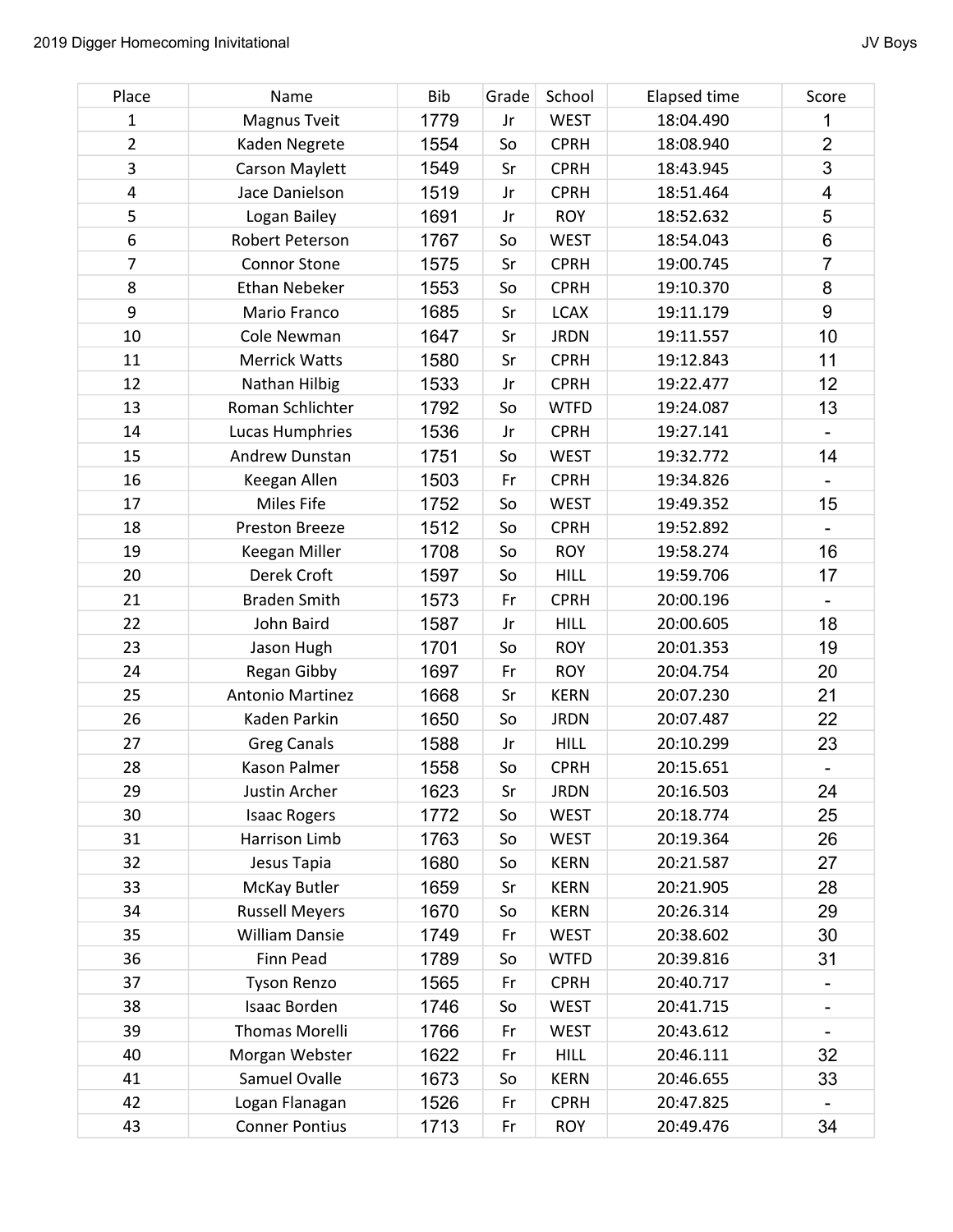| Place | Name                    | <b>Bib</b> | Grade | School      | <b>Elapsed time</b> | Score                    |
|-------|-------------------------|------------|-------|-------------|---------------------|--------------------------|
| 44    | Sam Timmerman           | 1619       | Fr    | <b>HILL</b> | 20:50.191           | 35                       |
| 45    | Haosheng Wang           | 1794       | So    | <b>WTFD</b> | 20:54.438           | 36                       |
| 46    | Andrew Ferguson         | 1524       | Jr    | <b>CPRH</b> | 20:59.401           | $\blacksquare$           |
| 47    | Samuel Adams            | 1501       | So    | <b>CPRH</b> | 20:59.751           | $\overline{\phantom{a}}$ |
| 48    | Orrin Borden            | 1747       | So    | <b>WEST</b> | 21:06.110           | $\overline{\phantom{a}}$ |
| 49    | Noah Smith              | 1657       | Fr    | <b>JRDN</b> | 21:08.591           | 37                       |
| 50    | <b>Braden Reed</b>      | 1716       | Sr    | <b>ROY</b>  | 21:09.954           | 38                       |
| 51    | John Fassbinder         | 1631       | So    | <b>JRDN</b> | 21:11.674           | 39                       |
| 52    | Caleb Conlon            | 1594       | Jr    | <b>HILL</b> | 21:12.346           | 40                       |
| 53    | Hunter Purrington       | 1615       | Sr    | <b>HILL</b> | 21:13.901           | 41                       |
| 54    | <b>Carson Mathis</b>    | 1547       | So    | <b>CPRH</b> | 21:14.659           | $\overline{\phantom{a}}$ |
| 55    | Jordan Davis            | 1520       | So    | <b>CPRH</b> | 21:22.088           | $\overline{\phantom{a}}$ |
| 56    | Brayden Morgan          | 1552       | Fr    | <b>CPRH</b> | 21:26.590           | $\overline{\phantom{a}}$ |
| 57    | <b>Ben Snow</b>         | 1617       | Jr    | <b>HILL</b> | 21:27.832           | -                        |
| 58    | <b>Isaac Aviles</b>     | 1782       | Sr    | <b>WEST</b> | 21:32.406           | $\overline{\phantom{a}}$ |
| 59    | Darren Skidmore         | 1719       | So    | <b>ROY</b>  | 21:34.218           | 42                       |
| 60    | Caiden Wilde            | 1582       | So    | <b>CPRH</b> | 21:35.795           |                          |
| 61    | Enzo Silveira           | 1689       | Sr    | <b>LCAX</b> | 21:48.105           | 43                       |
| 62    | <b>Oscar Flores</b>     | 1661       | Fr    | <b>KERN</b> | 21:49.609           | 44                       |
| 63    | Juno Crison             | 1596       | So    | <b>HILL</b> | 21:51.008           |                          |
| 64    | Kisaac Merrill          | 1550       | So    | <b>CPRH</b> | 21:51.668           | $\overline{\phantom{a}}$ |
| 65    | <b>Isaac Morrison</b>   | 1645       | Fr    | <b>JRDN</b> | 21:54.515           | 45                       |
| 66    | Andrew Poelman          | 1652       | Fr    | <b>JRDN</b> | 22:04.956           | 46                       |
| 67    | Julian Bobowski         | 1784       | Jr    | <b>WTFD</b> | 22:11.423           | 47                       |
| 68    | Kevin Maldonado         | 1666       | Jr    | <b>KERN</b> | 22:12.285           | 48                       |
| 69    | Gabe Ransom             | 1791       | Sr    | <b>WTFD</b> | 22:13.413           | 49                       |
| 70    | <b>Weston Schmelter</b> | 1570       | Fr    | <b>CPRH</b> | 22:14.155           |                          |
| 71    | <b>Cole Carlile</b>     | 1589       | Jr    | <b>HILL</b> | 22:14.421           | $\overline{\phantom{a}}$ |
| 72    | <b>Kyle Martin</b>      | 1545       | So    | <b>CPRH</b> | 22:18.758           |                          |
| 73    | Josh Speth              | 1743       | Jr    | <b>TLRV</b> | 22:19.144           | 50                       |
| 74    | Samuel Bonkowsky        | 1745       | Sr    | <b>WEST</b> | 22:30.081           | $\overline{\phantom{a}}$ |
| 75    | Christian Walworth      | 1722       | So    | <b>ROY</b>  | 22:33.590           |                          |
| 76    | Johnny Chau             | 1660       | Sr    | <b>KERN</b> | 22:39.386           |                          |
| 77    | Sean Keys               | 1735       | Sr    | <b>TLRV</b> | 22:40.523           | 51                       |
| 78    | Lucas Castro            | 1591       | Sr    | <b>HILL</b> | 22:41.351           | $\overline{\phantom{a}}$ |
| 79    | Kaden Rapoza            | 1653       | So    | <b>JRDN</b> | 22:47.129           |                          |
| 80    | Dallon Harrison         | 1699       | Jr    | <b>ROY</b>  | 23:04.921           | -                        |
| 81    | John Seo                | 1656       | Fr    | <b>JRDN</b> | 23:13.228           | -                        |
| 82    | Levi Newman             | 1646       | So    | <b>JRDN</b> | 23:13.682           |                          |
| 83    | Zach Cowett             | 1727       | Fr    | <b>TLRV</b> | 23:14.344           | 52                       |
| 84    | Mason Burstedt          | 1625       | Jr    | <b>JRDN</b> | 23:34.933           |                          |
| 85    | Jamie Bennett           | 1624       | Fr    | <b>JRDN</b> | 23:42.206           | $\overline{\phantom{a}}$ |
| 86    | <b>Brigham Dalton</b>   | 1729       | So    | <b>TLRV</b> | 23:43.711           | 53                       |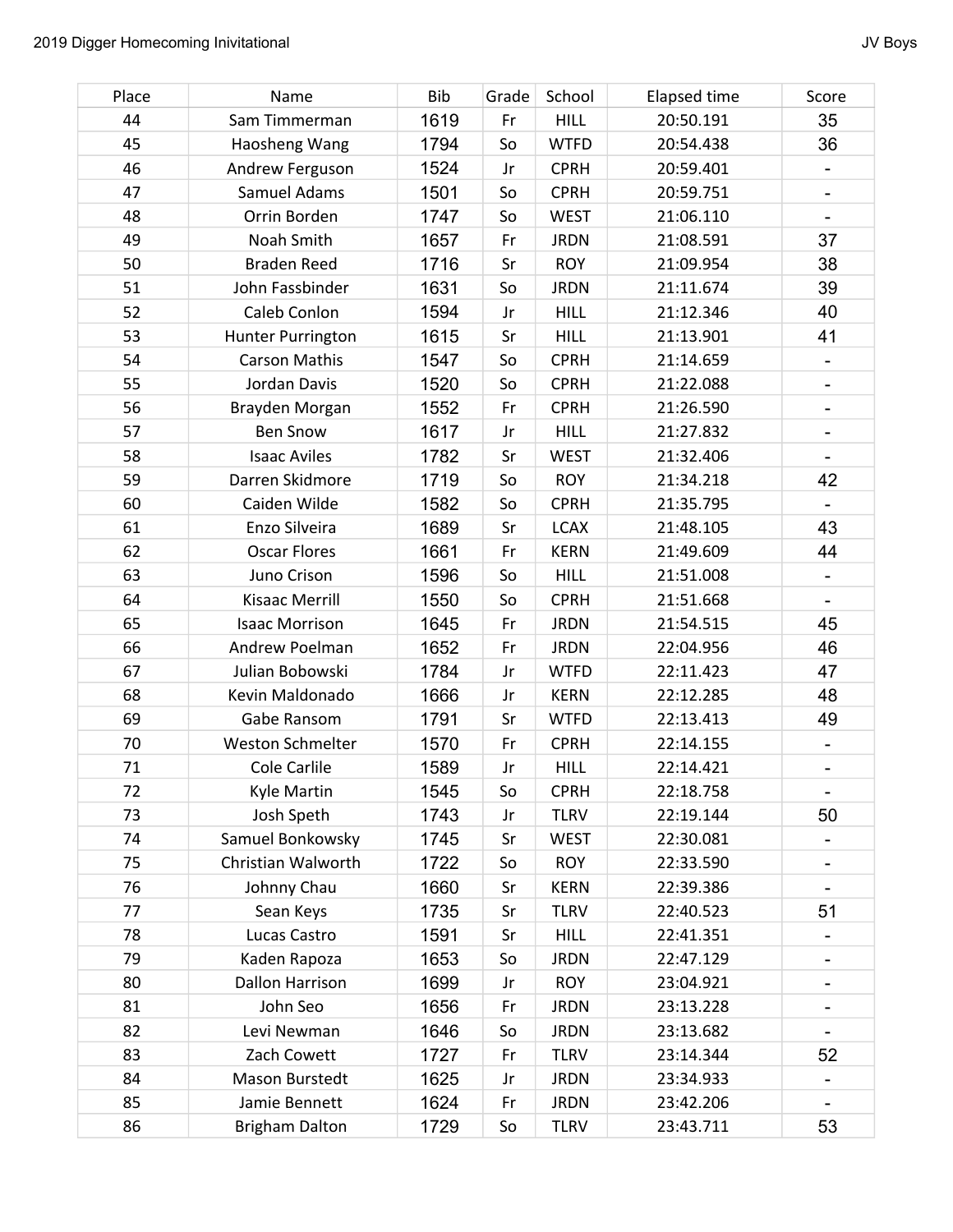| Place | Name                   | Bib  | Grade | School      | Elapsed time | Score                        |
|-------|------------------------|------|-------|-------------|--------------|------------------------------|
| 87    | Josh Davis             | 1628 | So    | <b>JRDN</b> | 23:45.698    | -                            |
| 88    | <b>Mission Sargent</b> | 1774 | Jr    | <b>WEST</b> | 23:48.906    | -                            |
| 89    | Asiah Collinson        | 1593 | So    | <b>HILL</b> | 23:54.174    | -                            |
| 90    | Charles Franta         | 1753 | Jr    | <b>WEST</b> | 24:00.736    | -                            |
| 91    | Austin Sorenson        | 1678 | So    | <b>KERN</b> | 24:16.400    | $\overline{\phantom{0}}$     |
| 92    | Ammon Oldham           | 1648 | Jr    | <b>JRDN</b> | 24:19.270    | $\qquad \qquad \blacksquare$ |
| 93    | <b>Keaton Scholes</b>  | 1571 | Fr    | <b>CPRH</b> | 24:20.606    | -                            |
| 94    | Ryan Lowry             | 1542 | So    | <b>CPRH</b> | 24:29.893    | -                            |
| 95    | Guilherme Silva        | 1607 | Sr    | <b>HILL</b> | 24:45.969    | $\overline{\phantom{0}}$     |
| 96    | <b>Carter Rollins</b>  | 1676 | So    | <b>KERN</b> | 24:47.053    | $\overline{\phantom{0}}$     |
| 97    | Matthew Umlah          | 1681 | Fr    | <b>KERN</b> | 24:47.373    | -                            |
| 98    | Alfredo Vasquez        | 1783 | Sr    | <b>WEST</b> | 25:03.222    | -                            |
| 99    | Duncan Glover          | 1600 | Sr    | <b>HILL</b> | 25:08.645    | $\qquad \qquad \blacksquare$ |
| 100   | Spencer Jackson        | 1638 | Fr    | <b>JRDN</b> | 25:17.468    | $\qquad \qquad \blacksquare$ |
| 101   | <b>Eldon Mount</b>     | 1672 | Fr    | <b>KERN</b> | 25:44.831    | $\qquad \qquad \blacksquare$ |
| 102   | Jacob Baird            | 1586 | Fr    | <b>HILL</b> | 25:45.145    | $\overline{\phantom{a}}$     |
| 103   | Nolan Ekker            | 1731 | Sr    | <b>TLRV</b> | 25:46.989    | 54                           |
| 104   | Derek Che              | 1748 | Sr    | <b>WEST</b> | 25:48.865    | -                            |
| 105   | Franklin Lovell        | 1641 | Fr    | <b>JRDN</b> | 25:49.541    | -                            |
| 106   | Logan Olsen            | 1555 | Fr    | <b>CPRH</b> | 26:12.574    |                              |
| 107   | Abraham Qian           | 1790 | So    | <b>WTFD</b> | 26:38.319    | 55                           |
| 108   | Mateusz Stepien        | 1793 | So    | <b>WTFD</b> | 27:59.500    | 56                           |
| 109   | Aaron Barron           | 1606 | Fr    | <b>HILL</b> | 28:02.071    | $\overline{\phantom{0}}$     |
| 110   | <b>Brandon Jensen</b>  | 1539 | Fr    | <b>CPRH</b> | 30:04.027    | -                            |
| 111   | Ashton Roach           | 1567 | So    | <b>CPRH</b> | 33:38.344    | -                            |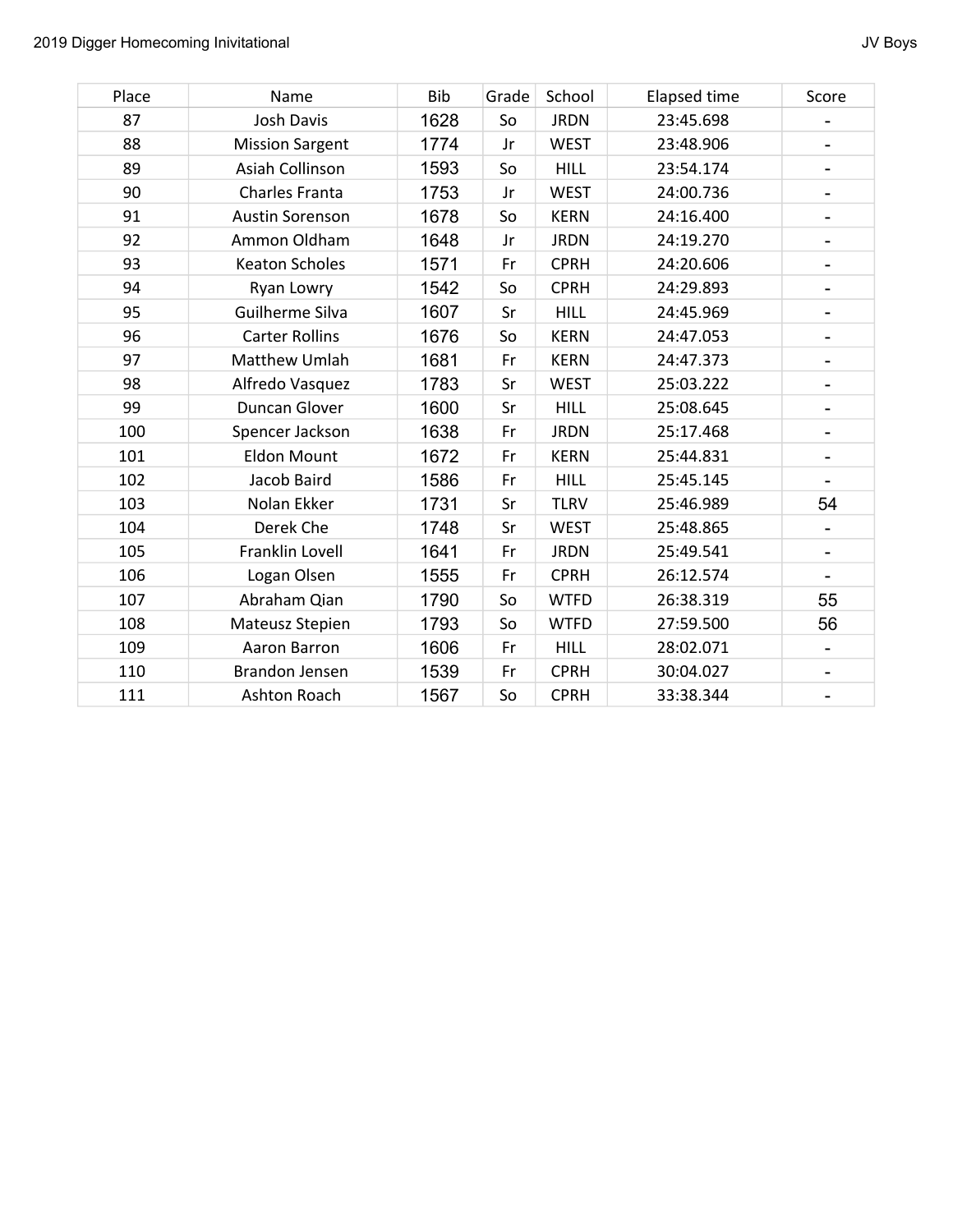| School                   | Score     | 1              | $\overline{2}$ | 3  | 4  | 5  | 6  | 7  |
|--------------------------|-----------|----------------|----------------|----|----|----|----|----|
| <b>Copper Hills</b>      | 24        | $\overline{2}$ | 3              | 4  | 7  | 8  | 11 | 12 |
| West                     | 61        | 1              | 6              | 14 | 15 | 25 | 26 | 30 |
| Roy                      | 94        | 5              | 16             | 19 | 20 | 34 | 38 | 42 |
| <b>Hillcrest</b>         | 125       | 17             | 18             | 23 | 32 | 35 | 40 | 41 |
| Jordan                   | 132       | 10             | 22             | 24 | 37 | 39 | 45 | 46 |
| Kearns                   | 138       | 21             | 27             | 28 | 29 | 33 | 44 | 48 |
| Waterford                | 176       | 13             | 31             | 36 | 47 | 49 | 55 | 56 |
| Taylorsville             | 260       | 50             | 51             | 52 | 53 | 54 | -  |    |
| Layton Christian Academy | <b>NS</b> | 9              | 43             | -  |    |    |    |    |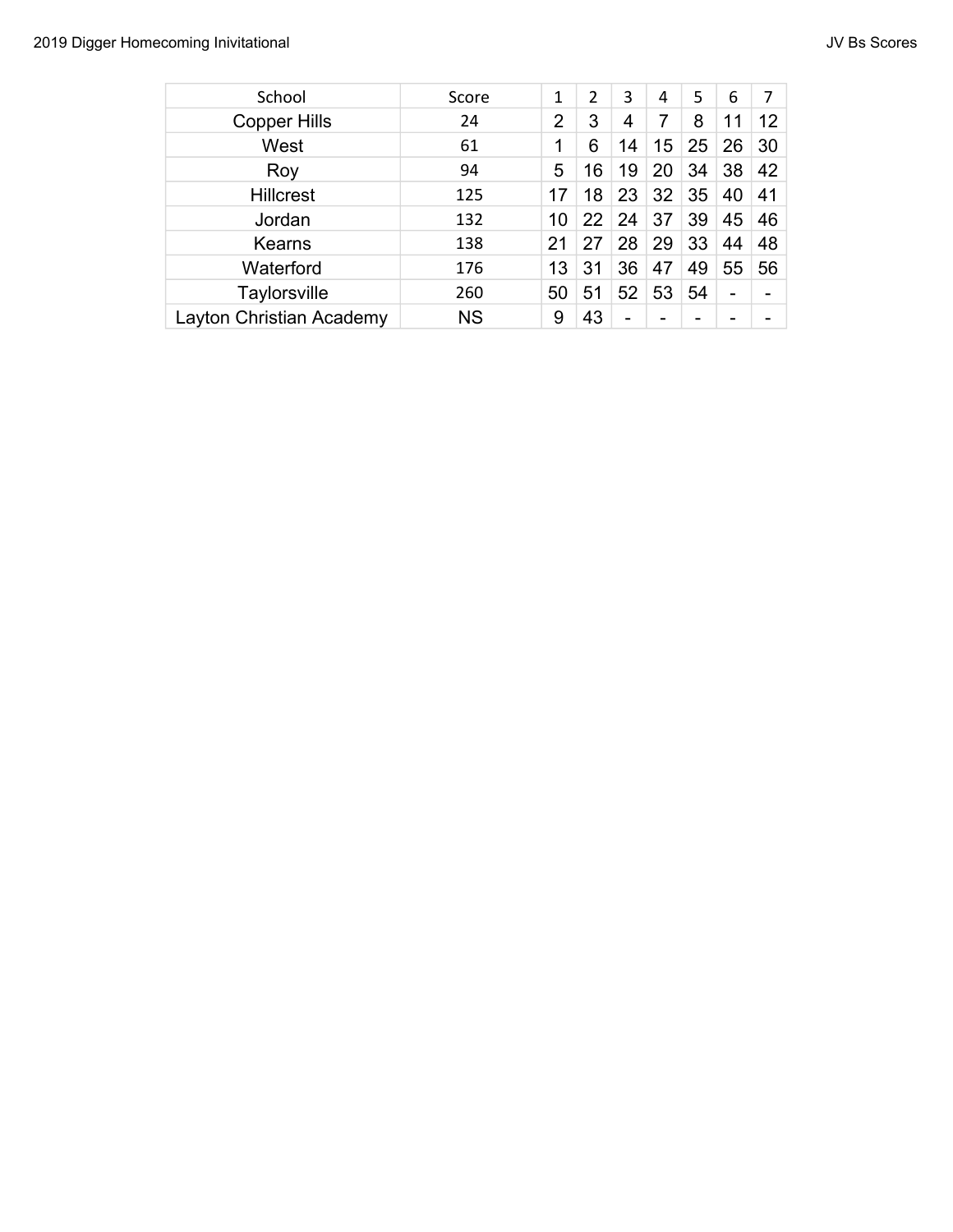| Place                   | Name                  | Bib  | Grade | School      | <b>Elapsed time</b> | Score                   |
|-------------------------|-----------------------|------|-------|-------------|---------------------|-------------------------|
| 1                       | Hailey Kidd           | 1541 | Jr    | <b>CPRH</b> | 20:26.390           | 1                       |
| $\overline{2}$          | Callie Barker         | 1508 | Sr    | <b>CPRH</b> | 21:17.716           | $\overline{2}$          |
| 3                       | Faith Amos            | 1583 | Jr    | <b>HILL</b> | 21:36.839           | 3                       |
| $\overline{\mathbf{4}}$ | Hallie Noorda         | 1711 | Jr    | <b>ROY</b>  | 21:45.526           | $\overline{\mathbf{4}}$ |
| 5                       | <b>Ashley Creager</b> | 1693 | So    | <b>ROY</b>  | 21:50.384           | 5                       |
| $\boldsymbol{6}$        | Skylnn Humble         | 1702 | Sr    | <b>ROY</b>  | 21:59.453           | 6                       |
| $\overline{7}$          | Brynna Shale          | 1775 | So    | <b>WEST</b> | 22:05.230           | $\overline{7}$          |
| 8                       | <b>Riley Taylor</b>   | 1577 | Fr    | <b>CPRH</b> | 22:12.406           | 8                       |
| 9                       | Yexari Landa          | 1665 | So    | <b>KERN</b> | 22:19.071           | 9                       |
| 10                      | Kaleigh Glauser       | 1634 | Jr    | <b>JRDN</b> | 22:25.342           | 10                      |
| 11                      | <b>Emerald Kehr</b>   | 1759 | Fr    | <b>WEST</b> | 22:25.936           | 11                      |
| 12                      | Oaklie Hansen         | 1734 | Sr    | <b>TLRV</b> | 22:30.494           | 12                      |
| 13                      | Kierra Allen          | 1504 | Sr    | <b>CPRH</b> | 22:37.993           | 13                      |
| 14                      | Emma Merrill          | 1765 | Jr    | <b>WEST</b> | 22:39.254           | 14                      |
| 15                      | <b>Grace Emett</b>    | 1523 | Jr    | <b>CPRH</b> | 22:45.620           | 15                      |
| 16                      | Ellie Osborne         | 1649 | Fr    | <b>JRDN</b> | 22:48.935           | 16                      |
| 17                      | Eve Goddard           | 1755 | Fr    | <b>WEST</b> | 22:52.179           | 17                      |
| 18                      | Angela Knobel         | 1737 | So    | <b>TLRV</b> | 22:53.774           | 18                      |
| 19                      | Victoria Price        | 1562 | Sr    | <b>CPRH</b> | 22:57.588           | 19                      |
| 20                      | Nicole Schreiber      | 1654 | So    | <b>JRDN</b> | 22:58.046           | 20                      |
| 21                      | Elyse Gibson          | 1529 | Fr    | <b>CPRH</b> | 23:09.315           | 21                      |
| 22                      | <b>Tally Humble</b>   | 1703 | So    | <b>ROY</b>  | 23:10.486           | 22                      |
| 23                      | Greeley Johnson       | 1758 | So    | <b>WEST</b> | 23:16.058           | 23                      |
| 24                      | Vanya Do              | 1730 | Sr    | <b>TLRV</b> | 23:17.311           | 24                      |
| 25                      | <b>Emily Rich</b>     | 1717 | So    | <b>ROY</b>  | 23:22.352           | 25                      |
| 26                      | Nicole Crain          | 1595 | Jr    | <b>HILL</b> | 23:22.885           | 26                      |
| 27                      | Shaelyn Openshaw      | 1740 | Fr    | <b>TLRV</b> | 23:25.537           | 27                      |
| 28                      | Paris Snow            | 1616 | Jr    | <b>HILL</b> | 23:40.588           | 28                      |
| 29                      | Megan Liddiard        | 1610 | Jr    | <b>HILL</b> | 23:48.603           | 29                      |
| 30                      | Lucy Lovell           | 1642 | Jr    | <b>JRDN</b> | 24:31.440           | 30                      |
| 31                      | Nicole Taylor         | 1744 | Jr    | <b>TLRV</b> | 24:36.380           | 31                      |
| 32                      | Erin Atkinson         | 1585 | So    | <b>HILL</b> | 24:47.416           | 32                      |
| 33                      | Alexa Martinez        | 1667 | Jr    | <b>KERN</b> | 24:52.904           | 33                      |
| 34                      | Sarah Mielke          | 1643 | So    | <b>JRDN</b> | 25:32.288           | 34                      |
| 35                      | Aurora Roach          | 1675 | Jr    | <b>KERN</b> | 25:39.764           | 35                      |
| 36                      | Kaitlin Liddiard      | 1611 | Fr    | <b>HILL</b> | 25:42.922           | 36                      |
| 37                      | Grace Seaman          | 1742 | Fr    | <b>TLRV</b> | 25:43.503           | 37                      |
| 38                      | Julie Wellman         | 1682 | Sr    | <b>KERN</b> | 26:25.500           | 38                      |
| 39                      | Dani Hastings         | 1663 | Jr    | <b>KERN</b> | 28:39.753           | 39                      |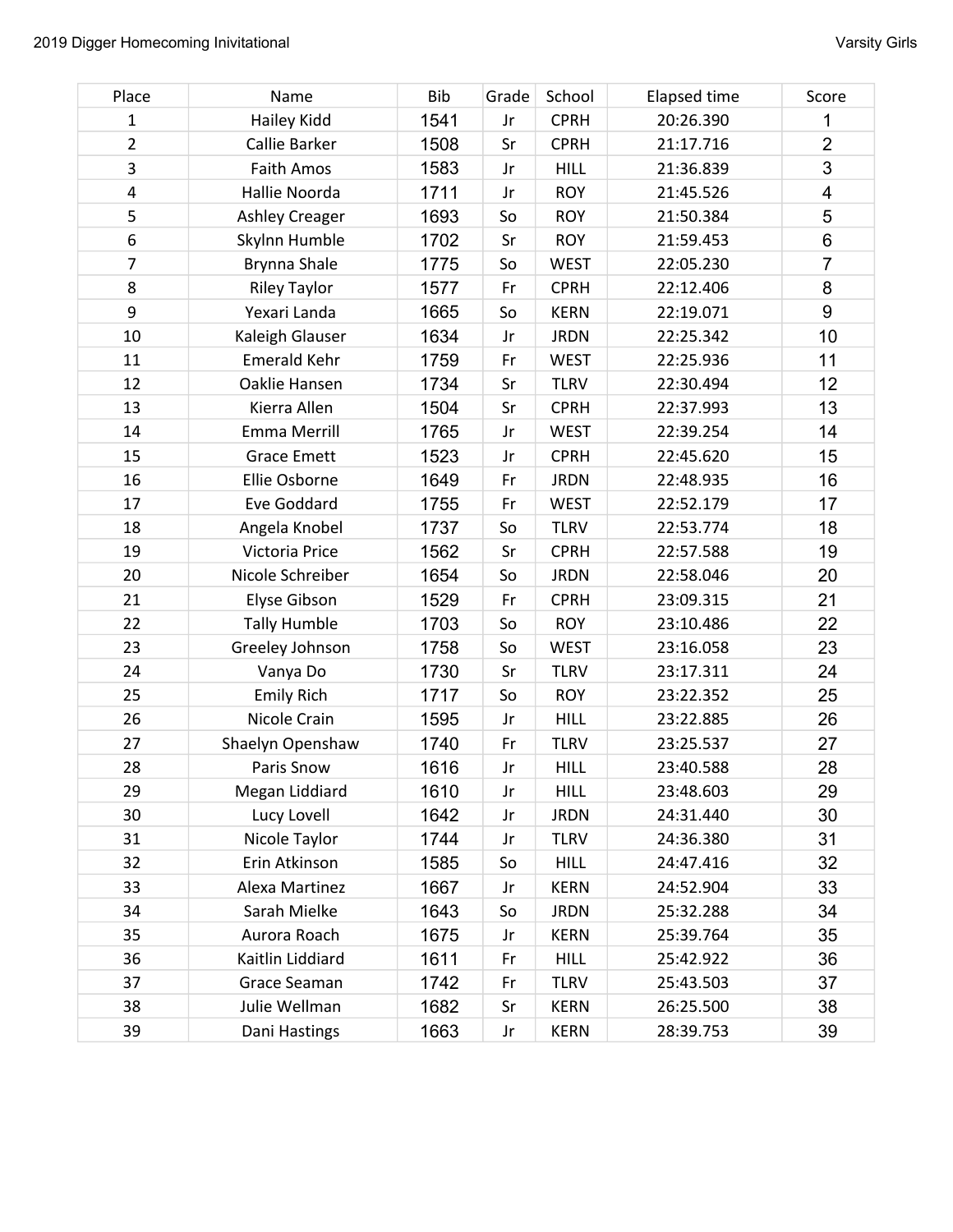| School              | Score | 1  | 2  | 3  | 4  | 5  | 6                        | 7                        |
|---------------------|-------|----|----|----|----|----|--------------------------|--------------------------|
| <b>Copper Hills</b> | 39    | 1  | 2  | 8  | 13 | 15 | 19                       | 21                       |
| Roy                 | 62    | 4  | 5  | 6  | 22 | 25 | $\overline{\phantom{0}}$ |                          |
| West                | 72    |    |    | 14 |    | 23 | $\overline{\phantom{a}}$ |                          |
| Jordan              | 110   | 10 | 16 | 20 | 30 | 34 | $\qquad \qquad$          |                          |
| <b>Taylorsville</b> | 112   | 12 | 18 | 24 | 27 | 31 | 37                       | $\overline{\phantom{0}}$ |
| <b>Hillcrest</b>    | 118   | 3  | 26 | 28 | 29 | 32 | 36                       | $\overline{\phantom{a}}$ |
| Kearns              | 154   | 9  | 33 | 35 | 38 | 39 | $\qquad \qquad$          |                          |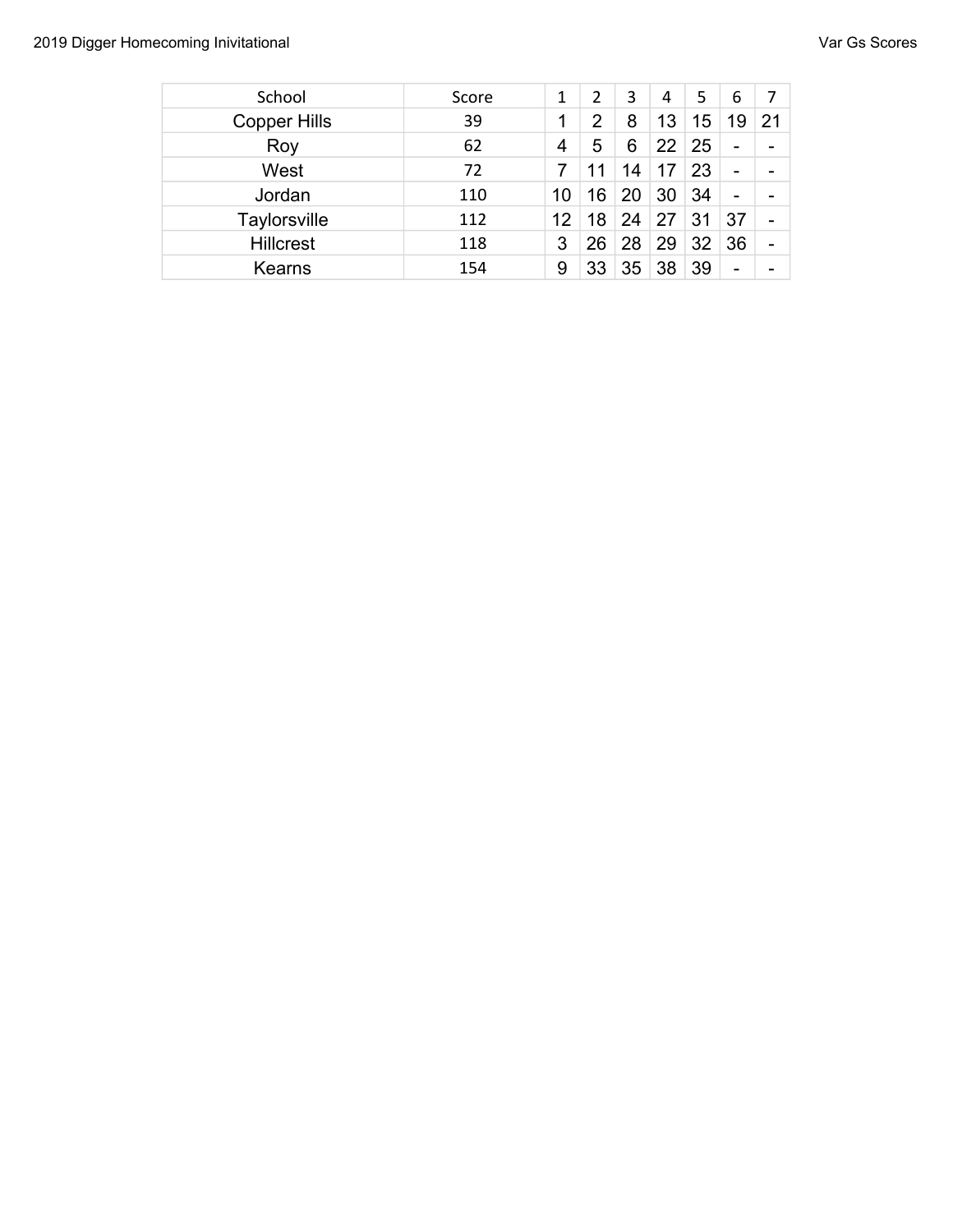| Place            | Name                   | Bib  | Grade | 47          | <b>Elapsed time</b> | Score                   |
|------------------|------------------------|------|-------|-------------|---------------------|-------------------------|
| 1                | Jerin Palmer           | 1557 | Sr    | <b>CPRH</b> | 16:36.504           | 1                       |
| $\overline{2}$   | <b>Anthony Davies</b>  | 1598 | Jr    | <b>HILL</b> | 16:39.947           | $\overline{2}$          |
| 3                | <b>Brenden Brown</b>   | 1514 | Sr    | <b>CPRH</b> | 16:51.074           | 3                       |
| $\overline{4}$   | Luke Crossley          | 1694 | Jr    | <b>ROY</b>  | 16:56.335           | $\overline{\mathbf{4}}$ |
| 5                | Ezra Rabin             | 1768 | Fr    | <b>WEST</b> | 17:28.886           | 5                       |
| $\boldsymbol{6}$ | Sammy Kiguthi          | 1736 | Sr    | <b>TLRV</b> | 17:32.072           | 6                       |
| $\overline{7}$   | <b>Blake Turpin</b>    | 1720 | Jr    | <b>ROY</b>  | 17:40.269           | $\overline{7}$          |
| 8                | <b>Zealand Riser</b>   | 1566 | So    | <b>CPRH</b> | 17:40.841           | 8                       |
| 9                | Declan Coffman         | 1516 | Sr    | <b>CPRH</b> | 17:44.506           | 9                       |
| 10               | <b>Ethan Colton</b>    | 1518 | Jr    | <b>CPRH</b> | 17:46.792           | 10                      |
| 11               | Aleksandr Krikov       | 1762 | Sr    | <b>WEST</b> | 18:06.103           | 11                      |
| 12               | <b>Ries Tveit</b>      | 1780 | Jr    | <b>WEST</b> | 18:08.756           | 12                      |
| 13               | <b>Bryce Anderson</b>  | 1690 | Sr    | <b>ROY</b>  | 18:12.456           | 13                      |
| 14               | David Endicott         | 1695 | Jr    | <b>ROY</b>  | 18:12.736           | 14                      |
| 15               | Santiago Ibarra        | 1757 | Jr    | <b>WEST</b> | 18:13.042           | 15                      |
| 16               | Jaxon Jones            | 1706 | Jr    | <b>ROY</b>  | 18:14.210           | 16                      |
| 17               | Mitchell Johnson       | 1705 | Jr    | <b>ROY</b>  | 18:16.362           | 17                      |
| 18               | Samuel Lindsay         | 1640 | Jr    | <b>JRDN</b> | 18:16.662           | 18                      |
| 19               | <b>Isaac Rollins</b>   | 1568 | Jr    | <b>CPRH</b> | 18:21.951           | 19                      |
| 20               | <b>Tyler Shumway</b>   | 1777 | Jr    | <b>WEST</b> | 18:26.085           | 20                      |
| 21               | <b>Ezekiel Micheel</b> | 1738 | Sr    | <b>TLRV</b> | 18:30.626           | 21                      |
| 22               | Collin Hiller          | 1535 | So    | <b>CPRH</b> | 18:34.489           | 22                      |
| 23               | Vincent Montoya        | 1671 | Jr    | <b>KERN</b> | 18:35.137           | 23                      |
| 24               | <b>Spencer Seamons</b> | 1655 | Sr    | <b>JRDN</b> | 18:40.599           | 24                      |
| 25               | <b>Grant Turpin</b>    | 1721 | Jr    | <b>ROY</b>  | 18:54.795           | 25                      |
| 26               | Charles Hooper         | 1604 | So    | <b>HILL</b> | 18:55.636           | 26                      |
| 27               | Larkin Hancuff         | 1662 | Fr    | <b>KERN</b> | 18:56.701           | 27                      |
| 28               | Seth Helton            | 1664 | Sr    | <b>KERN</b> | 18:57.312           | 28                      |
| 29               | <b>Winston Rudisin</b> | 1773 | Sr    | <b>WEST</b> | 18:57.866           | 29                      |
| 30               | Andrew Roach           | 1771 | Sr    | <b>WEST</b> | 18:58.519           | 30                      |
| 31               | Ryan Caswell           | 1592 | Jr    | <b>HILL</b> | 19:06.221           | 31                      |
| 32               | Zackary Steed          | 1618 | Jr    | <b>HILL</b> | 19:16.421           | 32                      |
| 33               | Niclas Holman          | 1603 | Sr    | <b>HILL</b> | 19:24.942           | 33                      |
| 34               | Zakia Kirby            | 1609 | Sr    | <b>HILL</b> | 19:26.488           | 34                      |
| 35               | Jake Hayward           | 1637 | Sr    | <b>JRDN</b> | 19:27.658           | 35                      |
| 36               | Jacob Atkinson         | 1584 | Sr    | <b>HILL</b> | 19:31.290           | 36                      |
| 37               | Jacob Jeffery          | 1639 | Fr    | <b>JRDN</b> | 19:33.122           | 37                      |
| 38               | <b>Tyger Goldfine</b>  | 1635 | Fr    | <b>JRDN</b> | 19:36.221           | 38                      |
| 39               | Charlie Buxton         | 1626 | So    | <b>JRDN</b> | 19:40.522           | 39                      |
| 40               | Ryan Buhler            | 1724 | Jr    | <b>TLRV</b> | 19:56.716           | 40                      |
| 41               | Giacarlo Reinoso       | 1674 | Jr    | <b>KERN</b> | 20:08.167           | 41                      |
| 42               | <b>Miles Rollins</b>   | 1677 | Sr    | <b>KERN</b> | 20:17.908           | 42                      |
| 43               | Easton Christensen     | 1726 | Jr    | <b>TLRV</b> | 20:27.481           | 43                      |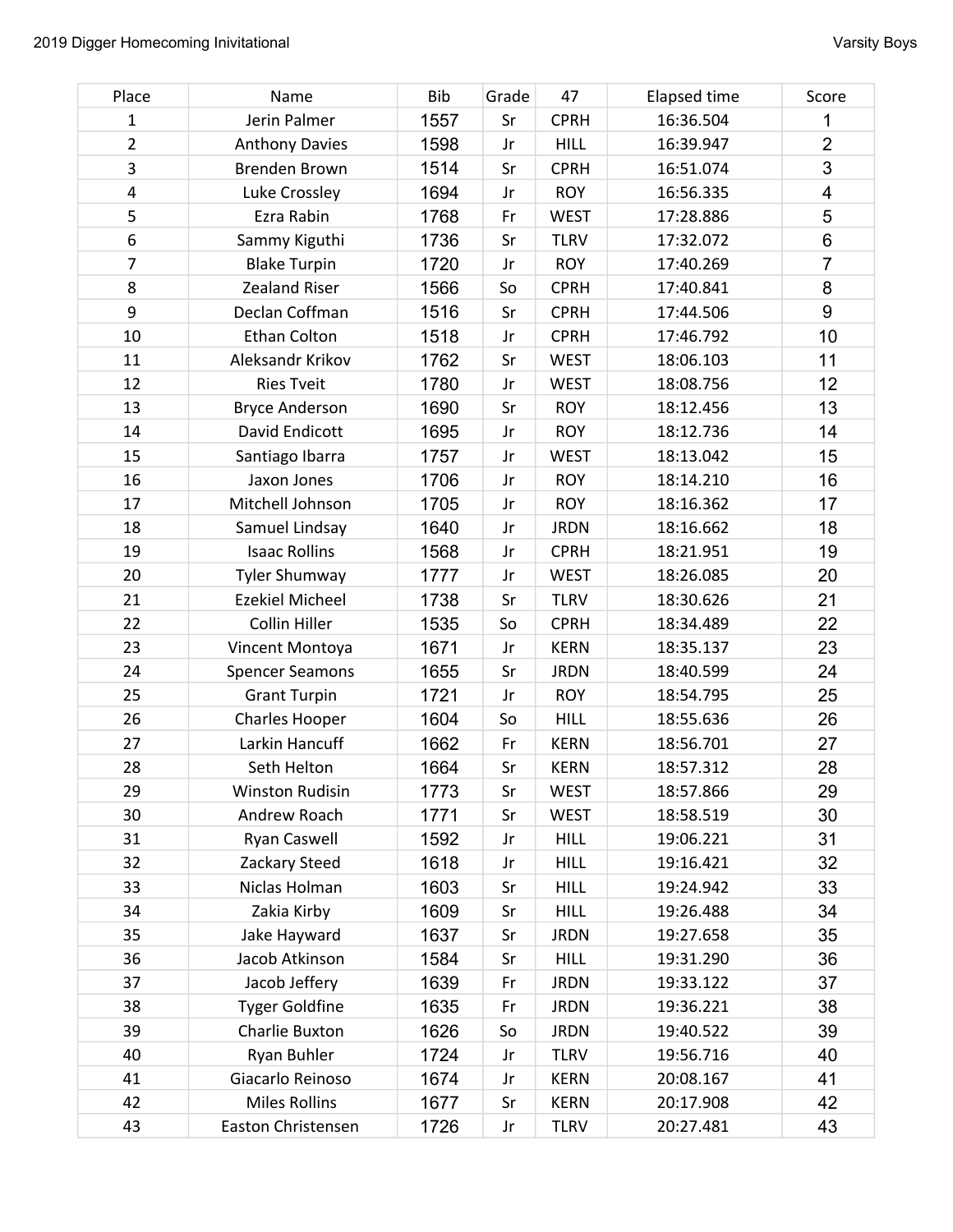| Place | Name           | Bib  | Grade | 47          | Elapsed time | Score |
|-------|----------------|------|-------|-------------|--------------|-------|
| 44    | Ethan DeGooyer | 1629 | So    | JRDN        | 20:56.375    | 44    |
| 45    | Ivan Medina    | 1669 | Sr    | <b>KERN</b> | 21:00.063    | 45    |
| 46    | Evan Daley     | 1728 |       | TLRV        | 21:35.650    | 46    |
| 47    | Jordan Capener | 1725 |       | TLRV        | 21:45.734    | 47    |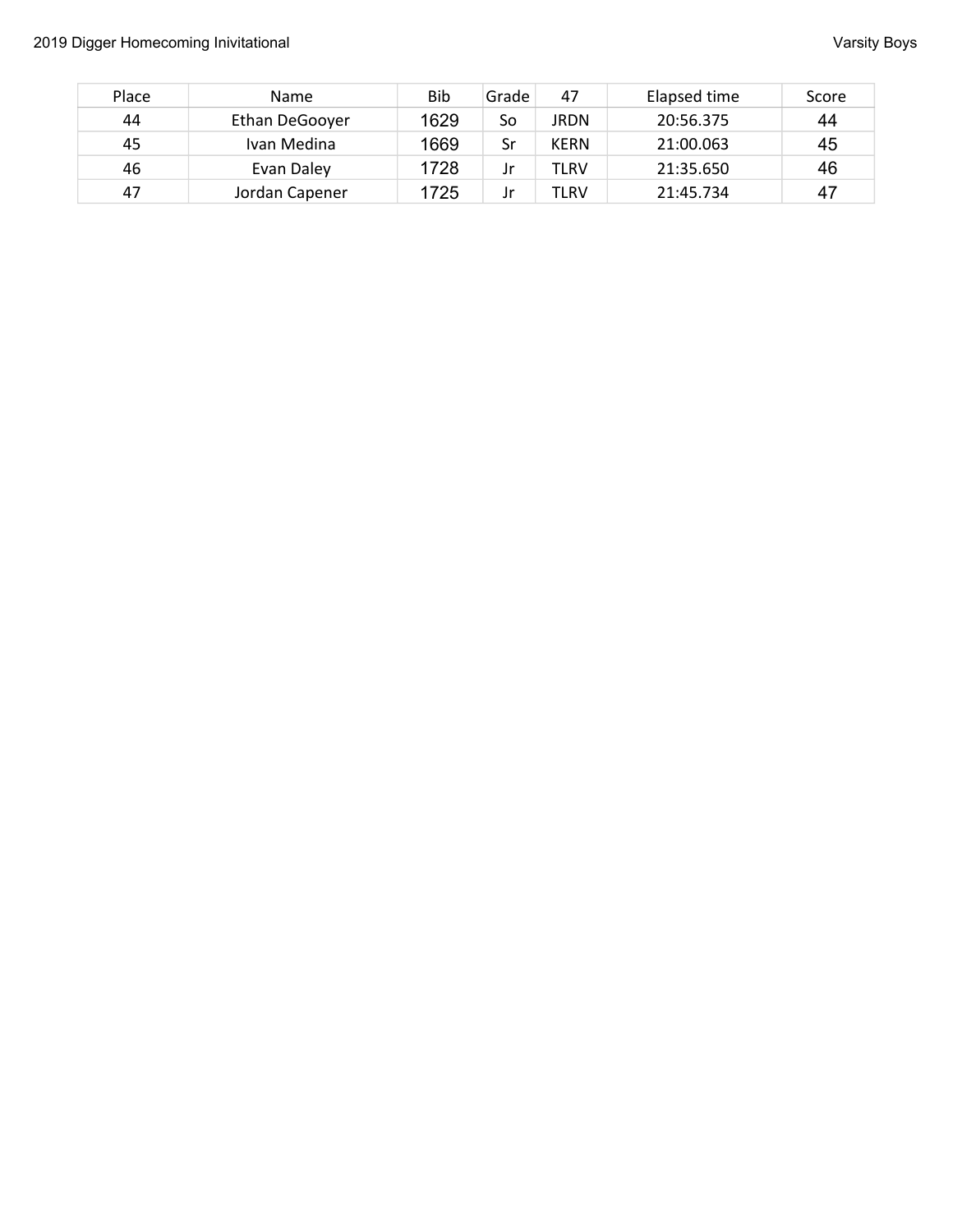| School              | Score |                | 2  | 3  | 4  | 5  | 6  | 7               |
|---------------------|-------|----------------|----|----|----|----|----|-----------------|
| <b>Copper Hills</b> | 31    |                | 3  | 8  | 9  | 10 | 19 | 22              |
| Roy                 | 54    | 4              |    | 13 | 14 | 16 | 17 | 25              |
| West                | 63    | 5              |    | 12 | 15 | 20 | 29 | 30              |
| <b>Hillcrest</b>    | 124   | $\overline{2}$ | 26 | 31 | 32 | 33 | 34 | 36              |
| Jordan              | 152   | 18             | 24 | 35 | 37 | 38 | 39 | 44              |
| Taylorsville        | 156   | 6              |    | 40 | 43 | 46 | 47 |                 |
| <b>Kearns</b>       | 161   |                |    | 28 | 41 | 42 | 45 | $\qquad \qquad$ |